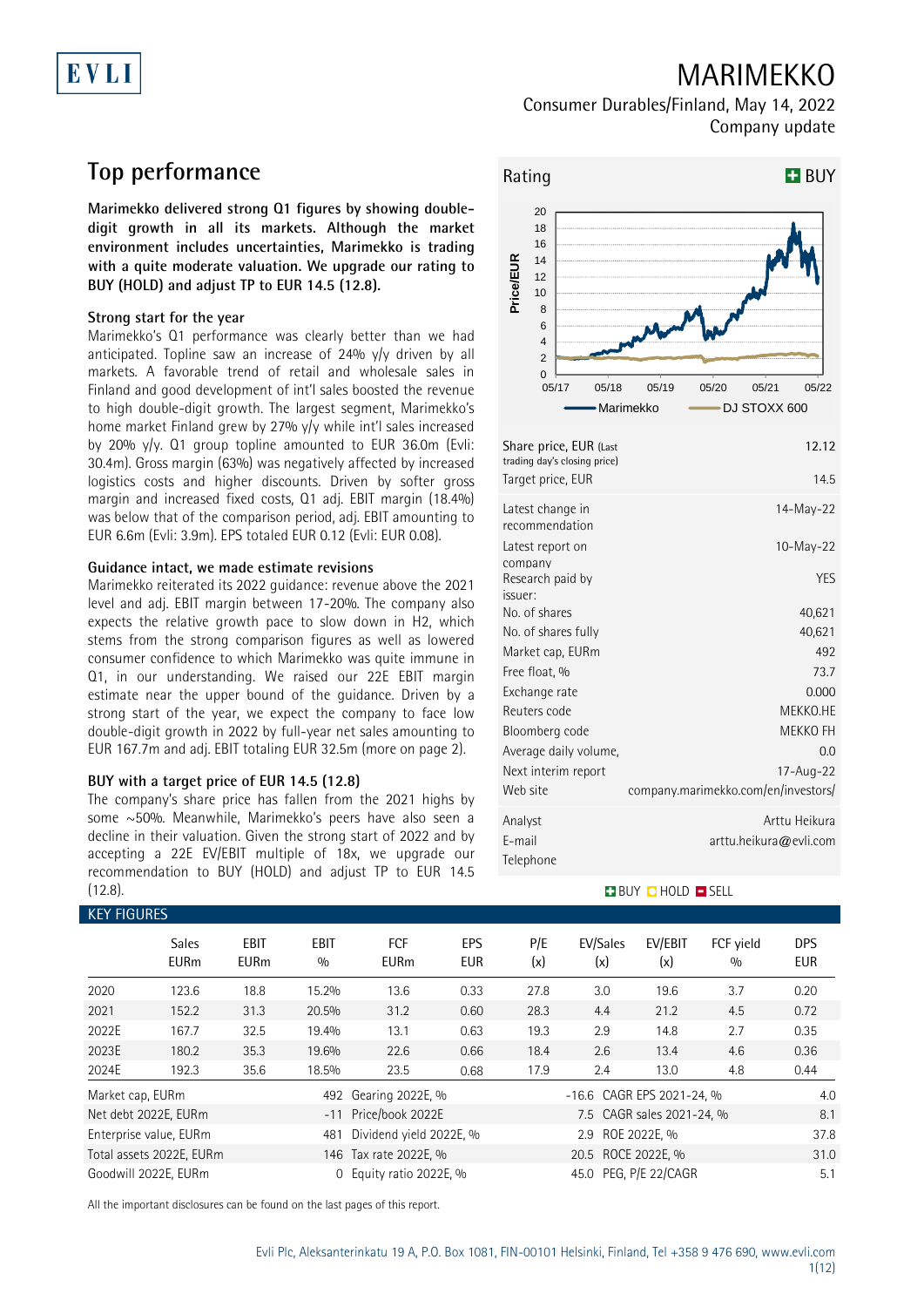### Consumer Durables/Finland, May 14, 2022 Company update

Figure 1: Estimate revisions

|                  | 02'22E | Q2'22E previously | $Change-9$ | 2022E | 2022E previously | Change-% |  |
|------------------|--------|-------------------|------------|-------|------------------|----------|--|
| Net sales        | 37.0   | 34.8              | 6%         | 167.7 | 164.9            | 2%       |  |
| Adj. EBIT        | 5.3    | 4.3               | 23%        | 32.5  | 30.9             | 5%       |  |
| Adj. EBIT margin | 14.3%  | 12.4%             | $2% - p$   | 19.4% | 18.7%            | $1% - p$ |  |

Source: Evli Research

### **We made some positive estimate revisions**

Driven by a strong start for the year 2022, we slightly upgraded our near-term estimates. With topline growth both in Finland  $(+9\% \text{ y/y})$  and abroad  $(+13\% \text{ y/y})$ , we expect the 22E group topline to grow by 10.1% y/y to EUR 167.7m. We expect logistics costs to remain high and 22E gross margin hence to weaken to  $\sim$  60%. With softer gross margin and OPEX growing faster than net sales, we expect adj. EBIT margin to weaken from the previous year. Our 22E adj. EBIT estimate lands on EUR 32.5m (19.4% margin). Our 22E EBIT margin estimate verges the upper bound of the company's guidance of 17-20% margin. In 2023-24E, we expect revenue growth to continue with growth rates of 7.4% and 6.8% respectively. We emphasize the international growth in our 23-24E estimates while expecting the growth pace in Finland to smoothen. We expect EBIT margin not to exceed 20%, with 2023-24E EBIT margin estimates being 19.6% and 18.5% respectively. With our revised estimates, the company continues moderate earnings growth of  $\sim$ 4% and delivers a dividend yield of  $\sim$ 3%.

### **Room for an upside**

The company's share price has fallen from the 2021 highs and YTD by some  $\sim$  50% and  $\sim$ 30% respectively, and we see short-term return potential in Marimekko. We also believe in the long-term story of success of the international growth. We expect global collaborations to strengthen Marimekko's brand awareness significantly. Marimekko's profitability is now above our luxury peer group median and further investments into efficiency might even improve it slightly. While we accept a 22E EV/EBIT multiple of 18x, the company currently trades with 22E EV/EBIT and P/E multiples of 15x and 19x respectively. We see that Marimekko should be valued near its luxury peers, whom the company is lagging with a 40% discount. Our DCF model suggests an intrinsic value for Marimekko's share price to be EUR 19.6, which indicates the long-term value add potential. In our view, the recent drop in the share price is over scaled given a solid growth outlook. With Marimekko's valuation moderate, we upgrade our recommendation to BUY (HOLD) and adjust TP to EUR 14.5 (12.8).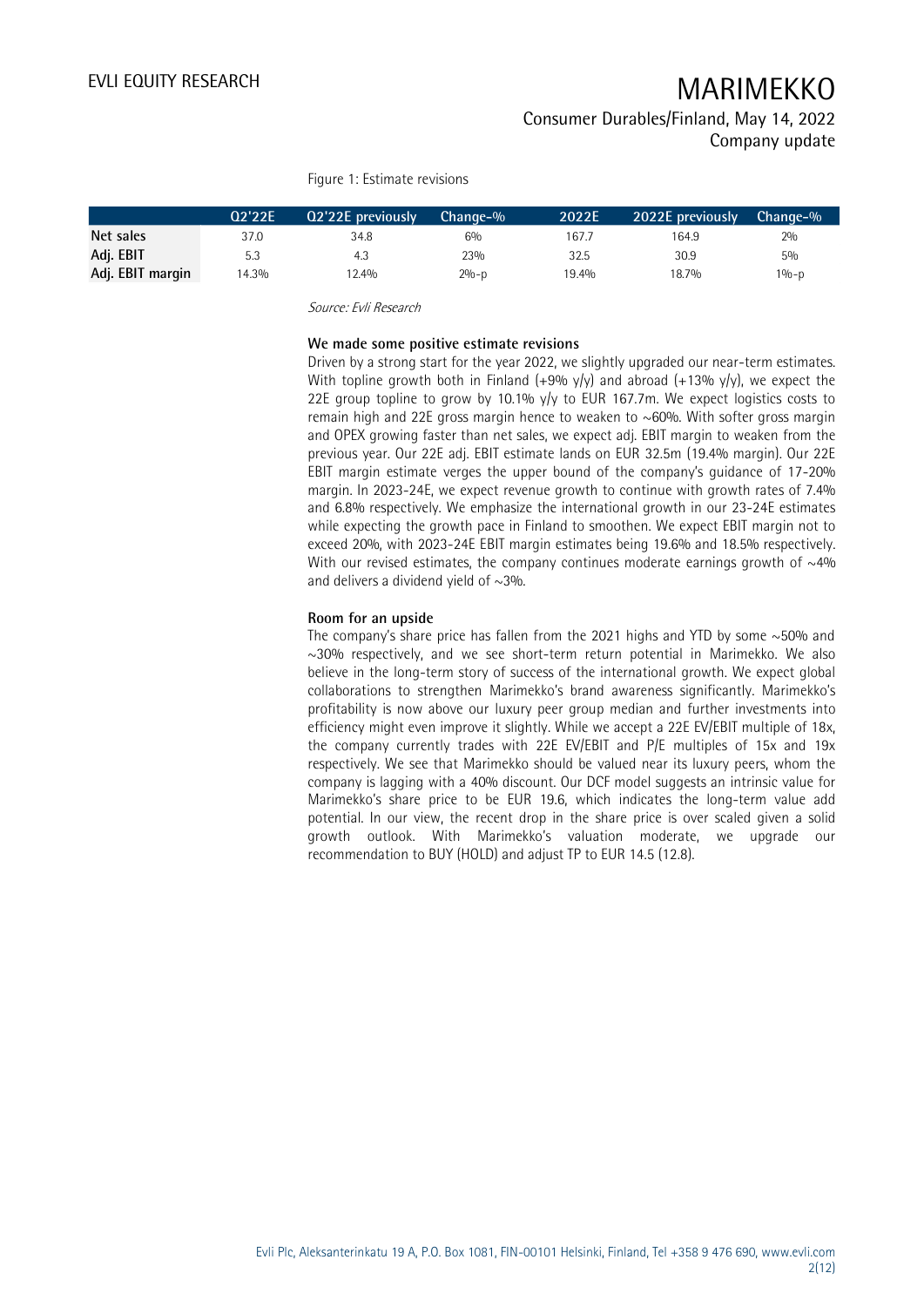Consumer Durables/Finland, May 14, 2022 Company update

Figure 2: Peer group

|                                            | <b>MCAP</b>    |         | <b>EV/EBITDA</b> |                    | <b>EV/EBIT</b> |        | P/E    |        | <b>Equity ratio</b> |
|--------------------------------------------|----------------|---------|------------------|--------------------|----------------|--------|--------|--------|---------------------|
|                                            | local FX       | 22      | 23               | 22                 | 23             | 22     | 23     | 22     | 23                  |
| Premium goods                              |                |         |                  |                    |                |        |        |        |                     |
| Biorn Borg AB                              | 1104           | 6.6x    | 6.2x             | 8.7x               | 7.5x           | 11.6x  | 10.7x  | 51%    | 58%                 |
| HUGO BOSS AG                               | 3556           | 6.8x    | 5.3x             | 15.8x              | 11.4x          | 20.6x  | 16.6x  | 37%    | 40%                 |
| Capri Holdings Limited                     | 6347           | 4.7x    | 3.7x             | 5.6x               | 4.4x           | 6.5x   | 6.0x   | 42%    | 47%                 |
| Ralph Lauren Corporation Class A           | 7114           | 6.0x    | 5.6x             | 7.7x               | 7.2x           | 11.5x  | 10.1x  | 33%    | 33%                 |
| Ted Baker PLC                              | 268            |         |                  |                    |                |        |        |        |                     |
| PVH Corp.                                  | 4621           | 4.5x    | 3.8x             | 6.0x               | 5.0x           | 7.5x   | 6.5x   | 47%    | 49%                 |
| Guess?, Inc.                               | 1249           | 4.1x    | 4.0x             | 5.1x               | 4.8x           | 6.7x   | 5.7x   |        |                     |
| Joules Group Plc                           | 49             | 4.0x    | 3.1x             | 13.8x              | 8.7x           | 11.5x  | 6.2x   | 21%    | 22%                 |
| Luxury goods                               |                |         |                  |                    |                |        |        |        |                     |
| Brunello Cucinelli S.p.A.                  | 3214           | 16.8x   | 14.4x            | 36.8x              | 29.9x          | 52.2x  | 44.4x  | 59%    | 63%                 |
| Burberry Group plc                         | 6236           | 5.8x    | 5.7x             | 9.3x               | 8.8x           | 15.4x  | 14.3x  | 49%    | 48%                 |
| Hermes International SCA                   | 111969         | 23.0x   | 20.4x            | 26.3x              | 23.2x          | 40.8x  | 36.3x  | 70%    | 72%                 |
| Moncler SpA                                | 12228          | 11.6x   | 10.0x            | 16.0x              | 13.7x          | 24.2x  | 21.1x  | 66%    | 68%                 |
| Prada S.p.A.                               | 116426         | 11.1x   | 9.6x             | 23.0x              | 17.9x          | 35.0x  | 27.4x  | 51%    | 53%                 |
| Salvatore Ferragamo S.p.A.                 | 2630           | 9.9x    | 10.2x            | 24.8x              | 25.9x          | 41.3x  | 41.5x  | 42%    | 43%                 |
| Premium goods median                       | 2402           | 4.7x    | 4.0x             | 7.7x               | 7.2x           | 11.5x  | 6.5x   | 39%    | 43%                 |
| Luxury goods median                        | 9232           | 11.4x   | 10.1x            | 23.9x              | 20.6x          | 37.9x  | 31.9x  | 55%    | 58%                 |
| Marimekko (Evli est.)                      | 492            | 11.3x   | 9.8x             | 14.8x              | 13.4x          | 19.3x  | 18.4x  | 45%    | 50%                 |
| Marimekko premium vs. premium goods median |                | 141%    | 144%             | 92%                | 87%            | 68%    | 183%   | 14%    | 15%                 |
| Marimekko premium vs. luxury goods median  |                | 0%      | $-3%$            | $-38%$             | $-35%$         | $-49%$ | $-42%$ | $-18%$ | $-14%$              |
|                                            |                |         | Dividend yield   | <b>EBIT</b> margin |                |        | ROCE-% |        | <b>ROE-%</b>        |
|                                            | Ticker         | 22      | 23               | 22                 | 23             | 22     | 23     | 22     | 23                  |
| Premium goods                              |                |         |                  |                    |                |        |        |        |                     |
| <b>Bjorn Borg AB</b>                       | <b>BORG-SE</b> | 4.6%    | 4.6%             | 14.6%              | 15.2%          |        |        | 15.1%  | 16.3%               |
| <b>HUGO BOSS AG</b>                        | BOSS-DE        | 2.0%    | 2.6%             | 8.7%               | 9.8%           | 16.0%  | 17.9%  | 16.5%  | 17.7%               |
| Capri Holdings Limited                     | <b>CPRI-US</b> | 0.0%    | $0.0\%$          | 19.2%              | 19.4%          | 17.8%  | 16.8%  | 27.8%  | 24.8%               |
| Ralph Lauren Corporation Class A           | RL-US          | 3.1%    | 3.4%             | 13.4%              | 13.8%          | 12.0%  | 12.8%  | 25.0%  | 26.5%               |
| <b>Ted Baker PLC</b>                       | TED-GB         |         |                  |                    |                |        |        |        |                     |
| PVH Corp.                                  | PVH-US         | 0.1%    | 0.2%             | 10.2%              | 10.6%          | 9.8%   | 10.4%  | 11.0%  | 11.4%               |
| Guess?, Inc.                               | GES-US         |         |                  | 10.5%              | 11.6%          |        |        | 24.5%  | 24.2%               |
| Joules Group Plc                           | JOUL-GB        | $0.0\%$ | 3.8%             | 2.7%               | 3.7%           | 13.3%  | 19.4%  | 7.5%   | 11.6%               |
| Luxury goods                               |                |         |                  |                    |                |        |        |        |                     |
| Brunello Cucinelli S.p.A.                  | BC-IT          | 0.9%    | $1.1\%$          | 12.8%              | 13.4%          |        |        | 17.5%  | 18.5%               |
| Burberry Group plc                         | BRBY-GB        | 3.4%    | 3.7%             | 18.5%              | 19.0%          | 18.0%  | 16.9%  | 22.5%  | 21.4%               |
| Hermes International SCA                   | RMS-FR         | 0.8%    | 0.9%             | 37.8%              | 38.2%          | 30.2%  | 28.1%  | 24.4%  | 22.8%               |
| Moncler SpA                                | MONC-IT        | 1.6%    | 1.9%             | 30.0%              | 30.5%          | 21.2%  | 21.5%  | 17.8%  | 17.9%               |
| Prada S.p.A.                               | 1913-HK        | 1.7%    | $2.2\%$          | 16.7%              | 18.9%          | 11.1%  | 13.4%  | 12.3%  | 14.5%               |
| Salvatore Ferragamo S.p.A.                 | SFER-IT        | 1.7%    | 1.5%             | 9.4%               | 8.4%           | 8.2%   | 7.8%   | 8.1%   | 7.9%                |
| Premium goods median                       |                | 1.1%    | 3.0%             | 10.5%              | 11.6%          | 13.3%  | 16.8%  | 16.5%  | 17.7%               |
| Luxury goods median                        |                | 1.7%    | 1.7%             | 17.6%              | 19.0%          | 18.0%  | 16.9%  | 17.7%  | 18.2%               |
| Marimekko (Evli est.)                      |                | 2.9%    | 3.0%             | 19.4%              | 19.6%          | 31.0%  | 30.7%  | 37.8%  | 37.1%               |

Source: FactSet, Evli Research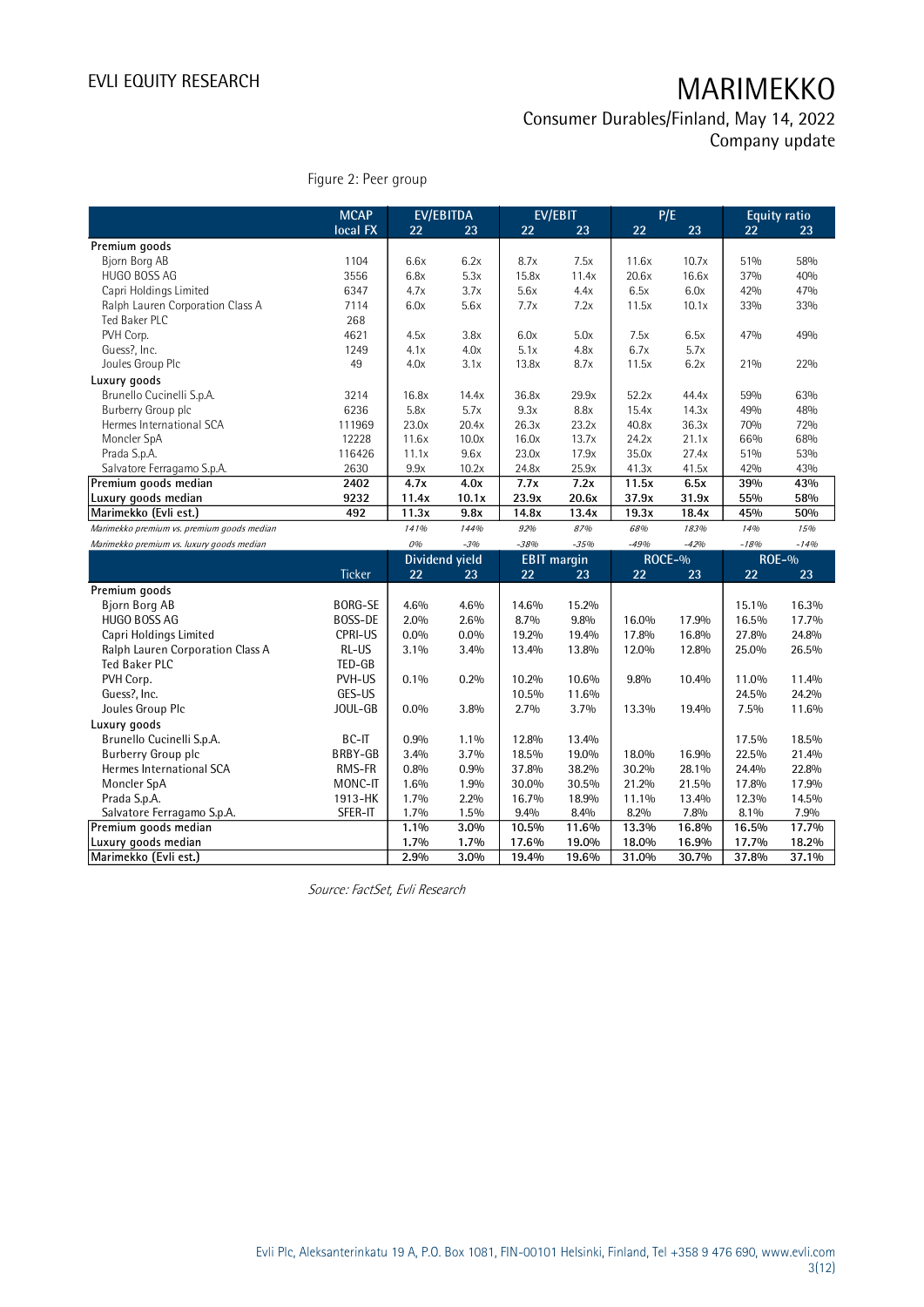| VALUATION RESULTS        | <b>BASE CASE DETAILS</b>   | <b>VALUATION ASSUMPTIONS</b> | ASSUMPTIONS FOR WACC           |      |
|--------------------------|----------------------------|------------------------------|--------------------------------|------|
| Current share price      | 12.12 PV of Free Cash Flow | 303 Long-term growth, %      | 2.0 Risk-free interest rate, % | 2.25 |
| DCF share value          | 19.62 PV of Horizon value  | 496 WACC, %                  | 7.5 Market risk premium, %     | 5.8  |
| Share price potential, % | 61.9 Unconsolidated equity | 0 Spread, %                  | 0.5 Debt risk premium, %       | 3.3  |
| Maximum value            | 21.6 Marketable securities | 60 Minimum WACC, %           | 7.0 Equity beta coefficient    | 0.80 |
| Minimum value            | 17.9 Debt - dividend       | -62 Maximum WACC, %          | 8.0 Target debt ratio, %       | 20   |
| Horizon value, %         | 62.0 Value of stock        | 797 Nr of shares, Mn         | 40.6 Effective tax rate, %     | 25   |

| DCF valuation, EURm        | 2021     | 2022E       | 2023E | 2024E    | 2025E       | 2026E          | 2027E       | 2028E       | 2029E    | 2030E    | 2031E        | Horizon |
|----------------------------|----------|-------------|-------|----------|-------------|----------------|-------------|-------------|----------|----------|--------------|---------|
| Net sales                  | 152      | 168         | 180   | 192      | 205         | 219            | 232         | 244         | 251      | 259      | 264          | 269     |
| Sales growth, %            | 23.2     | 10.1        | 7.4   | 6.8      | 6.5         | 7.0            | 6.0         | 5.0         | 3.0      | 3.0      | 2.0          | 2.0     |
| Operating income (EBIT)    | 31       | 33          | 35    | 36       | 37          | 38             | 39          | 41          | 43       | 44       | 45           | 46      |
| Operating income margin, % | 20.5     | 19.4        | 19.6  | 18.5     | 18.0        | 17.5           | 17.0        | 17.0        | 17.0     | 17.0     | 17.0         | 17.0    |
| + Depreciation+amort.      | 12       | 10          | 13    | 14       | 15          | 16             | 17          | 18          | 19       | 19       | 20           |         |
| EBITDA                     | 43       | 42          | 48    | 49       | 52          | 54             | 56          | 59          | 61       | 63       | 65           |         |
| - Paid taxes               | $-4$     | $-7$        | $-7$  | $-7$     | $-7$        | $-8$           | -8          | -8          | $-9$     | $-9$     | $-9$         |         |
| - Change in NWC            | $-2$     | $-2$        | $-1$  | $-1$     | $-1$        | $-1$           | $-1$        | $-1$        | $-1$     | $-1$     | $\mathbf{0}$ |         |
| NWC / Sales, %             | 6.4      | 7.0         | 7.0   | 7.0      | 7.0         | 7.0            | 7.0         | 7.0         | 7.0      | 7.0      | 7.0          |         |
| + Change in other liabs    | $\Omega$ | $\mathbf 0$ | 0     | $\Omega$ | $\mathbf 0$ | $\overline{0}$ | $\Omega$    | $\mathbf 0$ | 0        | $\Omega$ | $\mathbf{0}$ |         |
| - Operative CAPEX          | $-1$     | $-2$        | $-2$  | $-2$     | $-2$        | $-2$           | $-2$        | $-2$        | $-2$     | $-2$     | $-2$         |         |
| opCAPEX / Sales, %         | 3.1      | 12.1        | 9.1   | 8.8      | 8.7         | 8.8            | 8.7         | 8.5         | 8.2      | 8.2      | 7.8          |         |
| - Acquisitions             |          | 0           | 0     | $\Omega$ | 0           | 0              | $\Omega$    | $\Omega$    | 0        | $\Omega$ | $\Omega$     |         |
| + Divestments              |          | 0           | 0     | 0        | 0           | 0              | $\mathbf 0$ | 0           | $\Omega$ | 0        | 0            |         |
| - Other items              | - 1      | 0           | 0     | $\Omega$ | 0           | $\Omega$       | $\Omega$    | $\Omega$    | 0        | $\Omega$ | $\Omega$     |         |
| $=$ FCFF                   | 35       | 31          | 39    | 40       | 42          | 43             | 45          | 48          | 50       | 52       | 54           | 995     |
| = Discounted FCFF          |          | 30          | 35    | 33       | 32          | 31             | 30          | 30          | 29       | 28       | 27           | 496     |
|                            |          |             |       |          |             |                |             |             |          |          |              |         |
| $=$ DFCF min WACC          |          | 30          | 35    | 33       | 32          | 32             | 31          | 31          | 30       | 29       | 28           | 570     |
| $=$ DFCF max WACC          |          | 30          | 34    | 32       | 31          | 30             | 29          | 29          | 28       | 27       | 26           | 435     |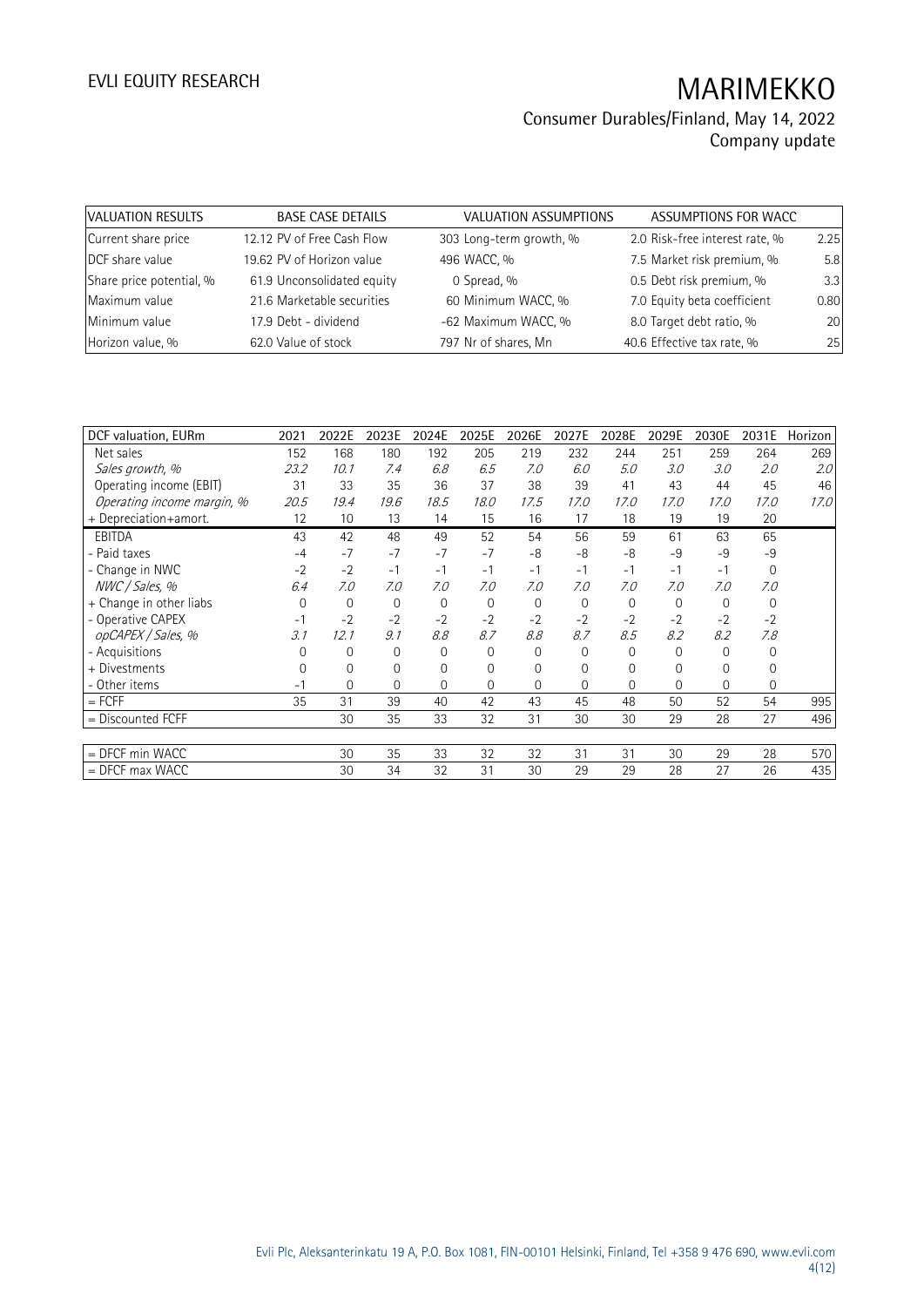| <b>INTERIM FIGURES</b>               |        |        |         |         |        |         |         |         |         |        |        |        |
|--------------------------------------|--------|--------|---------|---------|--------|---------|---------|---------|---------|--------|--------|--------|
| EVLI ESTIMATES, EURm                 | 202101 | 202102 | 202103  | 202104  | 2021   | 202201  | 2022Q2E | 2022Q3E | 2022Q4E | 2022E  | 2023E  | 2024E  |
| Net sales                            | 29.1   | 32.7   | 42.4    | 48.1    | 152.2  | 36.0    | 37.0    | 45.1    | 49.6    | 167.7  | 180.2  | 192.3  |
| EBITDA                               | 8.6    | 8.0    | 16.2    | 10.6    | 43.3   | 9.1     | 7.8     | 15.0    | 10.6    | 42.5   | 48.5   | 49.3   |
| EBITDA margin (%)                    | 29.6   | 24.4   | 38.1    | 22.0    | 28.5   | 25.3    | 21.0    | 33.3    | 21.3    | 25.3   | 26.9   | 25.6   |
| EBIT                                 | 5.6    | 4.9    | 13.1    | 7.6     | 31.3   | 6.6     | 5.3     | 12.5    | 8.1     | 32.5   | 35.3   | 35.6   |
| EBIT margin (%)                      | 19.3   | 14.9   | 31.0    | 15.9    | 20.5   | 18.4    | 14.3    | 27.8    | 16.4    | 19.4   | 19.6   | 18.5   |
| Net financial items                  | $-0.1$ | $-0.2$ | 0.0     | 0.0     | $-0.4$ | $-0.1$  | $-0.1$  | $-0.1$  | $-0.1$  | $-0.4$ | $-1.8$ | $-1.2$ |
| Pre-tax profit                       | 5.5    | 4.7    | 13.1    | 7.6     | 30.8   | 6.5     | 5.2     | 12.4    | 8.0     | 32.1   | 33.4   | 34.4   |
| Tax                                  | $-1.1$ | $-1.0$ | $-2.6$  | $-1.7$  | $-6.4$ | $-1.5$  | $-1.0$  | $-2.5$  | $-1.6$  | $-6.6$ | $-6.7$ | $-6.9$ |
| Tax rate (%)                         | 19.6   | 21.8   | 19.9    | 22.6    | 20.8   | 22.6    | 20.0    | 20.0    | 20.0    | 20.5   | 20.0   | 20.0   |
| Net profit                           | 4.4    | 3.6    | 10.5    | 5.9     | 24.4   | 5.0     | 4.1     | 9.9     | 6.4     | 25.5   | 26.7   | 27.5   |
| EPS                                  | 0.11   | 0.09   | 0.26    | 0.14    | 0.60   | 0.12    | 0.10    | 0.24    | 0.16    | 0.63   | 0.66   | 0.68   |
| EPS adjusted (diluted no. of shares) | 0.11   | 0.09   | 0.26    | 0.14    | 0.60   | 0.12    | 0.10    | 0.24    | 0.16    | 0.63   | 0.66   | 0.68   |
| Dividend per share                   | 0.00   | 0.00   | 0.00    | 0.00    | 0.72   | 0.00    | 0.00    | 0.00    | 0.00    | 0.35   | 0.36   | 0.44   |
| SALES, EURm                          |        |        |         |         |        |         |         |         |         |        |        |        |
| Finland                              | 14.5   | 18.4   | 28.8    | 30.6    | 92.3   | 18.5    | 20.5    | 30.1    | 31.1    | 100.2  | 106.1  | 109.8  |
| Scandinavia                          | 2.4    | 2.9    | 2.9     | 4.4     | 12.7   | 3.0     | 3.4     | 3.1     | 4.3     | 13.8   | 14.7   | 15.7   |
| <b>EMEA</b>                          | 4.1    | 3.0    | 2.7     | 3.1     | 12.9   | 5.5     | 3.4     | 3.0     | 3.4     | 15.2   | 16.2   | 17.4   |
| North America                        | 1.4    | 2.2    | 2.0     | 2.7     | 8.4    | 1.8     | 2.5     | 2.2     | 2.8     | 9.3    | 10.1   | 11.4   |
| Asia Pacific                         | 6.6    | 6.3    | 5.9     | 7.2     | 26.0   | 7.3     | 7.2     | 6.6     | 8.0     | 29.1   | 33.1   | 38.0   |
| Total                                | 29.1   | 32.7   | 42.4    | 48.1    | 152.2  | 36.0    | 37.0    | 45.1    | 49.6    | 167.7  | 180.2  | 192.3  |
| SALES GROWTH, Y/Y %                  |        |        |         |         |        |         |         |         |         |        |        |        |
| Finland                              | 6.9    | 61.5   | 25.3    | 31.9    | 29.7   | 27.3    | 11.7    | 4.7     | 1.6     | 8.6    | 5.9    | 3.5    |
| Scandinavia                          | 16.0   | 53.3   | 4.3     | 39.6    | 27.3   | 22.8    | 18.0    | 7.7     | $-2.5$  | 9.3    | 6.0    | 6.8    |
| EMEA                                 | 51.5   | $-9.6$ | $-32.1$ | $-21.1$ | $-7.5$ | 33.5    | 15.5    | 9.5     | 7.3     | 18.0   | 6.2    | 7.9    |
| North America                        | $-9.8$ | 51.0   | 24.9    | 56.8    | 30.8   | 25.7    | 9.3     | 9.4     | 4.9     | 10.8   | 9.0    | 12.0   |
| Asia Pacific                         | 34.7   | 17.9   | $-10.4$ | 36.2    | 17.5   | 10.2    | 15.1    | 11.8    | 10.8    | 11.9   | 13.8   | 15.0   |
| Total                                | 16.9   | 40.3   | 11.5    | 28.7    | 23.2   | 23.8    | 13.1    | 6.4     | 3.2     | 10.1   | 7.4    | 6.8    |
| EBIT, EURm                           |        |        |         |         |        |         |         |         |         |        |        |        |
| Finland                              | 0.0    | 0.0    | 0.0     | 0.0     | 0.0    | 0.0     | 0.0     | 0.0     | 0.0     | 0.0    | 0.0    | 20.3   |
| Scandinavia                          | 0.0    | 0.0    | 0.0     | 0.0     | 0.0    | 0.0     | 0.0     | 0.0     | 0.0     | 0.0    | 0.0    | 2.9    |
| <b>EMEA</b>                          | 0.0    | 0.0    | 0.0     | 0.0     | 0.0    | 0.0     | 0.0     | 0.0     | 0.0     | 0.0    | 0.0    | 3.2    |
| North America                        | 0.0    | 0.0    | 0.0     | 0.0     | 0.0    | 0.0     | 0.0     | 0.0     | 0.0     | 0.0    | 0.0    | 2.1    |
| Asia Pacific                         | 0.0    | 0.0    | 0.0     | 0.0     | 0.0    | 0.0     | 0.0     | 0.0     | 0.0     | 0.0    | 0.0    | 7.0    |
| Group (EBIT only)                    | 5.6    | 4.9    | 13.1    | 7.6     | 31.3   | 6.6     | 5.3     | 12.5    | 8.1     | 32.5   | 35.3   | 0.0    |
| Total                                | 5.6    | 4.9    | 13.1    | 7.6     | 31.3   | 6.6     | 5.3     | 12.5    | 8.1     | 32.5   | 35.3   | 35.6   |
| EBIT margin, %                       |        |        |         |         |        |         |         |         |         |        |        |        |
| Finland                              | 0.0    | 0.0    | 0.0     | 0.0     | 0.0    | 0.0     | 0.0     | 0.0     | 0.0     | 0.0    | 0.0    | 18.5   |
| Scandinavia                          | 0.0    | 0.0    | 0.0     | 0.0     | 0.0    | 0.0     | 0.0     | 0.0     | 0.0     | 0.0    | 0.0    | 18.5   |
| EMEA                                 | $O.O$  | 0.0    | 0.0     | 0.0     | 0.0    | $0.0\,$ | 0.0     | 0.0     | 0.0     | 0.0    | 0.0    | 18.5   |
| North America                        | 0.0    | 0.0    | 0.0     | 0.0     | 0.0    | 0.0     | 0.0     | 0.0     | 0.0     | 0.0    | 0.0    | 18.5   |
| Asia Pacific                         | 0.0    | 0.0    | 0.0     | 0.0     | 0.0    | 0.0     | 0.0     | 0.0     | 0.0     | 0.0    | 0.0    | 18.5   |
| <b>Total</b>                         | 19.3   | 14.9   | 31.0    | 15.9    | 20.5   | 18.4    | 14.3    | 27.8    | 16.4    | 19.4   | 19.6   | 18.5   |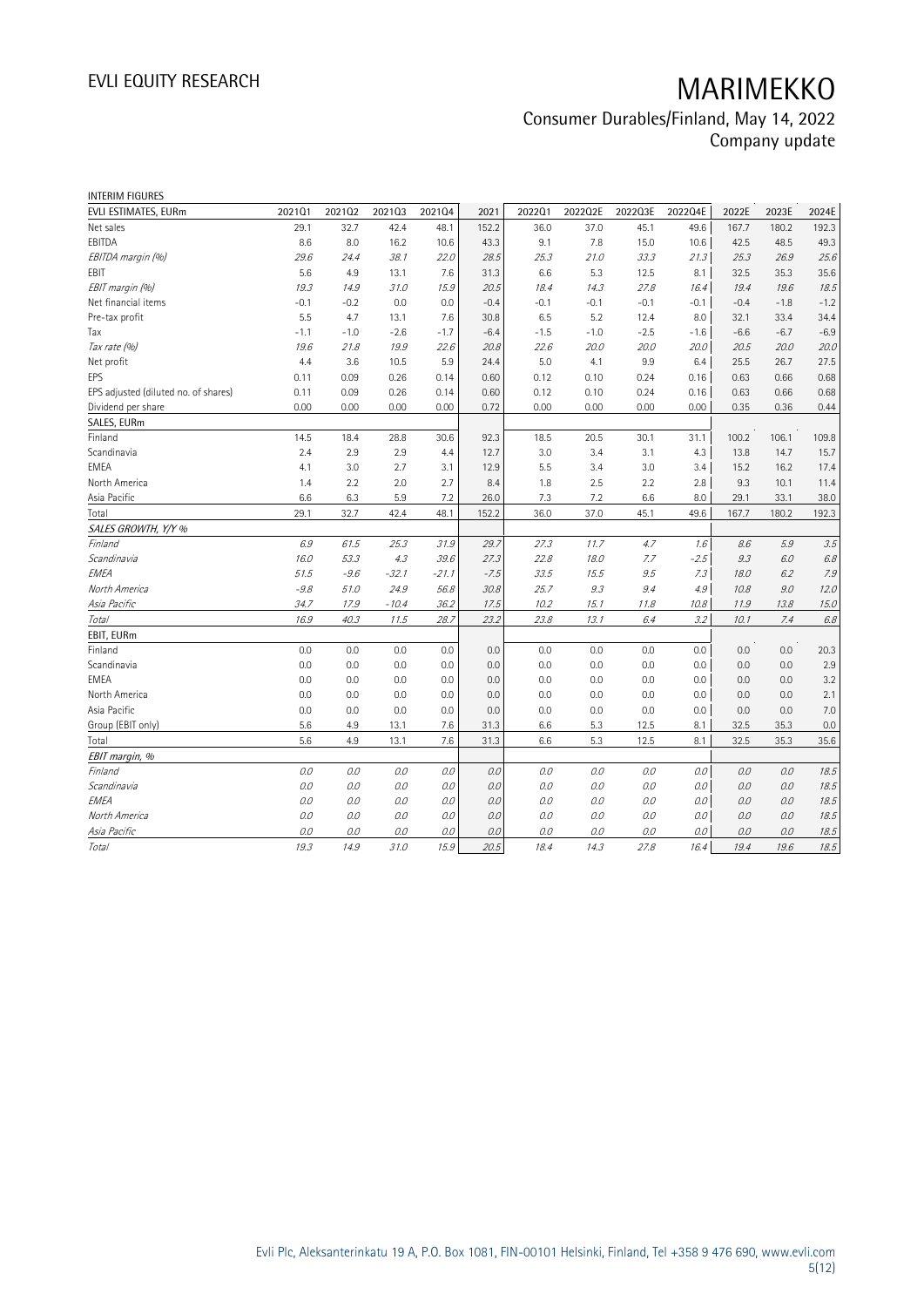| INCOME STATEMENT, EURm                   | 2017           | 2018         | 2019                | 2020           | 2021         | 2022E               | 2023E          | 2024E               |
|------------------------------------------|----------------|--------------|---------------------|----------------|--------------|---------------------|----------------|---------------------|
| Sales                                    | 102.3          | 111.9        | 125.4               | 123.6          | 152.2        | 167.7               | 180.2          | 192.3               |
| Sales growth (%)                         | 2.7            | 9.3          | 12.1                | $-1.5$         | 23.2         | 10.1                | 7.4            | 6.8                 |
| EBITDA                                   | 11.9           | 14.6         | 29.7                | 31.3           | 43.3         | 42.5                | 48.5           | 49.3                |
| EBITDA margin (%)                        | 11.6           | 13.1         | 23.7                | 25.4           | 28.5         | 25.3                | 26.9           | 25.6                |
| Depreciation                             | $-3.3$         | $-2.4$       | $-12.6$             | $-12.6$        | $-12.1$      | $-9.9$              | $-13.2$        | $-13.7$             |
| EBITA                                    | 8.6            | 12.2         | 17.1                | 18.8           | 31.3         | 32.5                | 35.3           | 35.6                |
| Goodwill amortization / writedown        | 0.0            | 0.0          | 0.0                 | 0.0            | 0.0          | 0.0                 | 0.0            | 0.0                 |
| EBIT                                     | 8.6            | 12.2         | 17.1                | 18.8           | 31.3         | 32.5                | 35.3           | 35.6                |
| EBIT margin (%)                          | 8.4            | 10.9         | 13.6                | 15.2           | 20.5         | 19.4                | 19.6           | 18.5                |
|                                          | 8.4            |              |                     |                |              | 32.5                |                |                     |
| Reported EBIT                            |                | 12.2         | 17.1                | 18.0           | 31.3         |                     | 35.3           | 35.6                |
| EBIT margin (reported) (%)               | 8.2            | 10.9         | 13.6                | 14.5           | 20.5         | 19.4                | 19.6           | 18.5                |
| Net financials                           | $-1.2$         | $-0.2$       | $-1.0$              | $-1.8$         | $-0.4$       | $-0.4$              | $-1.8$         | $-1.2$              |
| Pre-tax profit                           | 7.4            | 12.1         | 16.1                | 17.0           | 30.8         | 32.1                | 33.4           | 34.4                |
| Taxes                                    | $-1.5$         | $-3.9$       | $-3.1$              | $-3.7$         | $-6.4$       | $-6.6$              | $-6.7$         | $-6.9$              |
| Minority shares                          | 0.0            | 0.0          | 0.0                 | 0.0            | 0.0          | 0.0                 | 0.0            | 0.0                 |
| Net profit                               | 5.7            | 8.2          | 13.0                | 12.5           | 24.4         | 25.5                | 26.7           | 27.5                |
| Cash NRIs                                | $-0.2$         | 0.0          | 0.0                 | $-0.8$         | 0.0          | 0.0                 | 0.0            | 0.0                 |
| Non-cash NRIs                            | 0.0            | 0.0          | 0.0                 | 0.0            | 0.0          | 0.0                 | 0.0            | 0.0                 |
| <b>BALANCE SHEET, EURm</b>               |                |              |                     |                |              |                     |                |                     |
| Assets                                   |                |              |                     |                |              |                     |                |                     |
| Fixed assets                             | 13             | 5            | 5                   | 5              | 5            | $6\,$               | 6              | $\overline{7}$      |
| Goodwill                                 | $\mathbf 0$    | $\mathbf 0$  | $\mathsf{O}\xspace$ | $\mathbb O$    | $\mathbf 0$  | $\mathsf{O}\xspace$ | $\mathbf 0$    | $\mathbf 0$         |
| Right of use assets                      | $\mathbf 0$    | 37           | 36                  | 37             | 29           | 39                  | 41             | 44                  |
| Inventory                                | 21             | 22           | 23                  | 22             | 26           | 30                  | 32             | 35                  |
| Receivables                              | $\overline{7}$ | 7            | 7                   | 8              | 12           | 12                  | 13             | 13                  |
| Liquid funds                             | 6              | 23           | 26                  | 41             | 60           | 59                  | 63             | 74                  |
| Total assets                             | 47             | 94           | 97                  | 114            | 133          | 146                 | 157            | 174                 |
| Liabilities                              |                |              |                     |                |              |                     |                |                     |
| Shareholder's equity                     | 31             | 40           | 39                  | 52             | 69           | 66                  | 78             | 91                  |
| Minority interest                        | $\mathbf 0$    | $\mathbf 0$  | 0                   | $\mathbf 0$    | $\mathbf 0$  | $\mathbf 0$         | $\mathbf 0$    | $\mathbf 0$         |
| Convertibles                             | $\mathbf 0$    | $\mathbf 0$  | $\mathbb O$         | $\mathbf 0$    | $\mathbf 0$  | $\mathsf{O}\xspace$ | $\mathbf 0$    | $\mathbf 0$         |
| Lease liabilities                        | $\overline{0}$ | 37           | 36                  | 37             | 30           | 39                  | 41             | 44                  |
| Deferred taxes                           | $\mathbf{1}$   | $\mathbf{1}$ | $\overline{2}$      | $\overline{1}$ | 3            | 3                   | 3              | 3                   |
| Interest bearing debt                    | 3              | $\mathbf 0$  | $\overline{2}$      | $\overline{2}$ | $\sqrt{2}$   | 9                   | $\sqrt{2}$     | $\overline{2}$      |
| Non-interest bearing current liabilities | 13             | 16           | 18                  | 22             | 28           | 30                  | 32             | 35                  |
| Other interest-free debt                 | $\mathbf 0$    | $\mathbf 0$  | $\mathsf{O}\xspace$ | $\mathbf 0$    | $\mathbf 0$  | $\mathsf{O}\xspace$ | $\mathbf 0$    | $\mathbf 0$         |
| Total liabilities                        | 47             | 94           | 97                  | 114            | 133          | 146                 | 157            | 174                 |
| CASH FLOW, EURm                          |                |              |                     |                |              |                     |                |                     |
| + EBITDA                                 | 12             | 15           | 30                  | 31             | 43           | 42                  | 48             | 49                  |
| - Net financial items                    | $-1$           | $\mathbf 0$  | $-1$                | $-2$           | $\mathbf 0$  | $\mathsf{O}\xspace$ | $-2$           | $-1$                |
| - Taxes                                  | $-2$           | $-3$         | $-3$                | $-6$           | $-4$         | $-7$                | $-7$           | $-7$                |
| - Increase in Net Working Capital        | $\mathbb O$    | $\sqrt{2}$   | 3                   | 3              | $-2$         | $-2$                | $-1$           | $-1$                |
| $+/-$ Other                              | $\mathbf{1}$   | $\mathbf 0$  | $\mathsf{O}\xspace$ | $\mathbf 0$    | $-1$         | $\mathsf{O}\xspace$ | $\mathbf 0$    | $\mathbf 0$         |
| = Cash flow from operations              | 10             | 12           | 29                  | 27             | 36           | 33                  | 39             | 40                  |
| - Capex                                  | $-1$           | $-1$         | $-11$               | $-14$          | $-5$         | $-20$               | $-16$          | $-17$               |
| - Acquisitions                           | $\overline{0}$ | $\mathbf 0$  | $\mathsf{O}\xspace$ | $\mathbf 0$    | $\mathbf 0$  | $\mathsf{O}\xspace$ | $\mathbf 0$    | $\mathbf 0$         |
| + Divestments                            | $\mathbf 0$    | 11           | 0                   | $\mathbb O$    | $\mathbf 0$  | $\mathbb O$         | $\mathbf 0$    | $\mathsf{O}\xspace$ |
| = Free cash flow                         | 9              | 22           | 18                  | 14             | 31           | 13                  | 23             | 23                  |
| +/- New issues/buybacks                  | $\mathbf 0$    | 5            | $\mathbf{1}$        | 8              | $\mathbf{1}$ | $\mathbb O$         | $\mathbf 0$    | $\mathbf 0$         |
| - Paid dividend                          | -3             | $-4$         | $-15$               | $-7$           | $-8$         | $-29$               | $-14$          | $-15$               |
| $+/-$ Other                              | $-3$           | $-6$         | $-1$                | $\mathbf 0$    | $-5$         | 15                  | $-4$           | $\overline{2}$      |
| Change in cash                           | 3              | 17           | 3                   | 15             | 19           | $-1$                | $\overline{4}$ | 11                  |
|                                          |                |              |                     |                |              |                     |                |                     |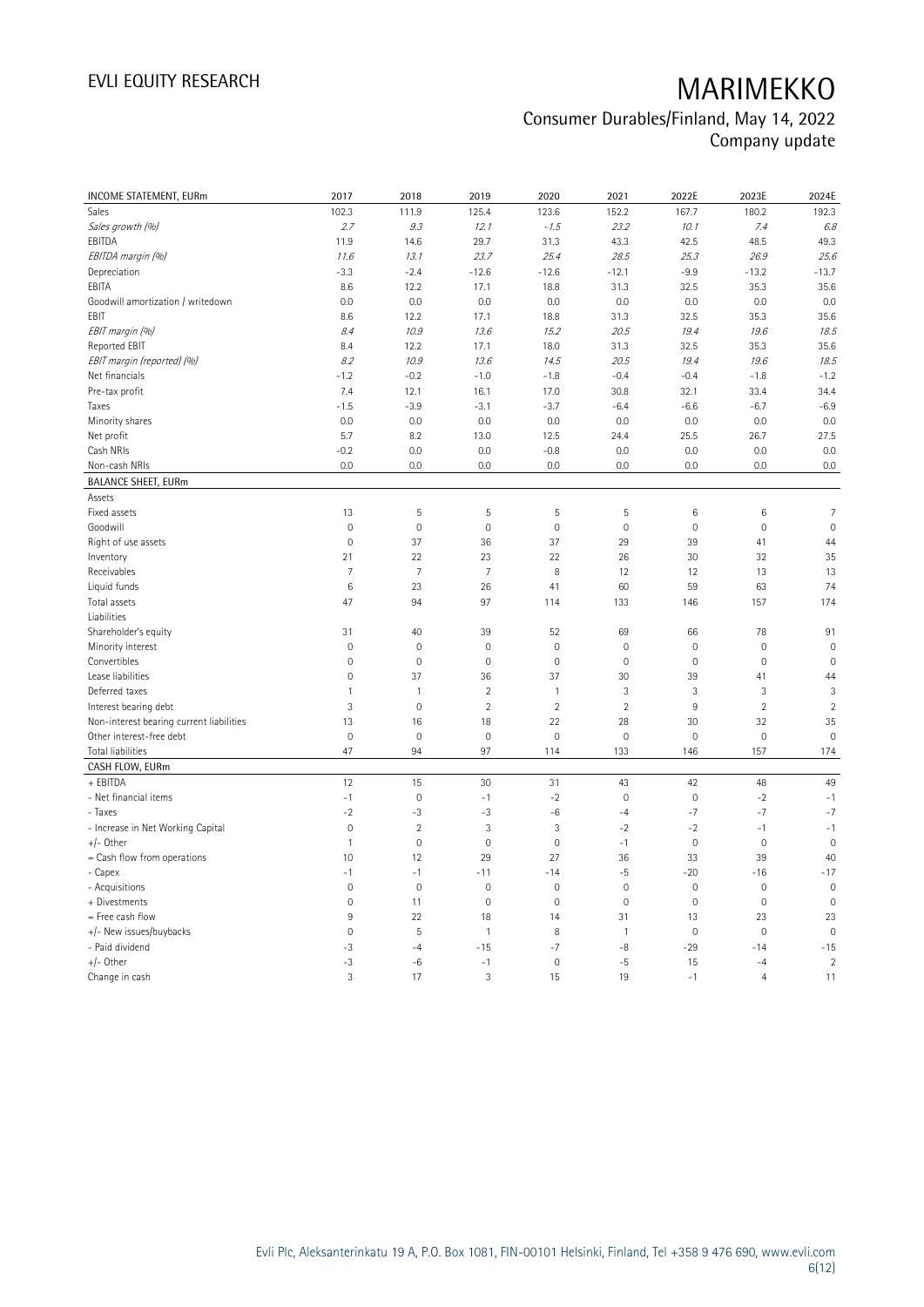|                                                | 2018         | 2019         | 2020           | 2021            | 2022E           | 2023E           | 2024E           |
|------------------------------------------------|--------------|--------------|----------------|-----------------|-----------------|-----------------|-----------------|
| M-cap                                          | 168          | 291          | 369            | 691             | 492             | 492             | 492             |
| Net debt (excl. convertibles)                  | 14           | 12           | $-2$           | $-27$           | $-11$           | $-20$           | $-28$           |
| Enterprise value                               | 182          | 303          | 368            | 664             | 481             | 473             | 464             |
| Sales                                          | 112          | 125          | 124            | 152             | 168             | 180             | 192             |
| EBITDA                                         | 15           | 30           | 31             | 43              | 42              | 48              | 49              |
| EBIT                                           | 12           | 17           | 19             | 31              | 33              | 35              | 36              |
| Pre-tax                                        | 12           | 16           | 17             | 31              | 32              | 33              | 34              |
| Earnings                                       | 8            | 13           | 13             | 24              | 26              | 27              | 28              |
| Equity book value (excl. minorities)           | 40           | 39           | 52             | 69              | 66              | 78              | 91              |
| Valuation multiples                            |              |              |                |                 |                 |                 |                 |
| EV/sales                                       | 1.6          | 2.4          | 3.0            | 4.4             | 2.9             | 2.6             | 2.4             |
| EV/EBITDA                                      | 12.4         | 10.2         | 11.7           | 15.3            | 11.3            | 9.8             | 9.4             |
| EV/EBITA                                       | 14.9         | 17.7         | 19.6           | 21.2            | 14.8            | 13.4            | 13.0            |
| EV/EBIT                                        | 14.9         | 17.7         | 19.6           | 21.2            | 14.8            | 13.4            | 13.0            |
| EV/OCF                                         | 14.9         | 10.5         | 13.4           | 18.5            | 14.4            | 12.1            | 11.5            |
| EV/FCFF                                        | 8.4          | 10.7         | 14.2           | 18.8            | 15.4            | 12.2            | 11.7            |
| P/FCFE                                         | 38.8         | 82.4         | 135.3          | 110.9           | 37.5            | 21.8            | 21.0            |
| P/E                                            | 20.5         | 22.3         | 27.8           | 28.3            | 19.3            | 18.4            | 17.9            |
| P/B                                            | 4.2          | 7.5          | 7.1            | 10.0            | 7.5             | 6.3             | 5.4             |
| Target EV/EBITDA                               | O.O          | 0.0          | $0.0\,$        | 0.0             | 13.6            | 11.7            | 11.4            |
| Target EV/EBIT                                 | O.O          | 0.0          | 0.0            | 0.0             | 17.8            | 16.2            | 15.8            |
| Target EV/FCF                                  | O.O          | 0.0          | 0.0            | 0.0             | 44.1            | 25.2            | 23.9            |
| Target P/B                                     | O.O          | 0.0          | 0.0            | 0.0             | 9.0             | 7.5             | 6.5             |
| Target P/E                                     | $0.0$        | 0.0          | 0.0            | 0.0             | 23.1            | 22.0            | 21.4            |
| Per share measures                             |              |              |                |                 |                 |                 |                 |
| Number of shares                               | 40,448       | 40,649       | 40,549         | 40,549          | 40,621          | 40,621          | 40,621          |
| Number of shares (diluted)                     | 40,448       | 40,649       | 40,549         | 40,549          | 40,621          | 40,621          | 40,621          |
| EPS                                            | 0.20         | 0.32         | 0.33           | 0.60            | 0.63            | 0.66            | 0.68            |
|                                                |              |              |                |                 |                 |                 |                 |
|                                                |              |              |                |                 |                 |                 |                 |
| Operating cash flow per share                  | 0.30         | 0.71         | 0.68           | 0.89            | 0.82            | 0.96            | 0.99            |
| Free cash flow per share                       | 0.54         | 0.43         | 0.34           | 0.77            | 0.32            | 0.56            | 0.58            |
| Book value per share                           | 0.99         | 0.96         | 1.29           | 1.71            | 1.62            | 1.93            | 2.25            |
| Dividend per share                             | 0.37         | 0.18         | 0.20           | 0.72            | 0.35            | 0.36            | 0.44            |
| Dividend payout ratio, %                       | 182.6        | 56.1         | 60.9           | 119.6           | 55.0            | 55.0            | 65.0            |
| Dividend yield, %                              | 8.9          | 2.5          | 2.2            | 4.2             | 2.9             | 3.0             | 3.6             |
| FCF yield, %                                   | 12.9         | 6.1          | 3.7            | 4.5             | 2.7             | 4.6             | 4.8             |
| Efficiency measures                            |              |              |                |                 |                 |                 |                 |
| ROE                                            | 23.2         | 33.1         | 29.2           | 40.1            | 37.8            | 37.1            | 32.4            |
| ROCE                                           | 22.2         | 22.7         | 22.9           | 33.0            | 31.0            | 30.7            | 28.3            |
| Financial ratios                               |              |              |                |                 |                 |                 |                 |
| Inventories as % of sales                      | 19.8         | 18.0         | 18.2           | 17.1            | 18.0            | 18.0            | 18.0            |
| Receivables as % of sales                      | 6.2          | 5.3          | 6.6            | 7.9             | 7.0             | 7.0             | 7.0             |
| Non-interest bearing liabilities as % of sales | 13.9         | 14.2         | 17.9           | 18.6            | 18.0            | 18.0            | 18.0            |
| NWC/sales, %                                   | 12.0         | 9.1          | 6.8            | 6.4             | 7.0             | 7.0             | 7.0             |
| Operative CAPEX/sales, %                       | 1.0          | 9.0          | 11.2           | 3.1             | 12.1            | 9.1             | 8.8             |
| CAPEX/sales (incl. acquisitions), %            | 1.0          | 9.0          | 11.2           | 3.1             | 12.1            | 9.1             | 8.8             |
| FCFF/EBITDA                                    | 1.5          | 1.0          | 0.8            | 0.8             | 0.7             | 0.8             | 0.8             |
| Net debt/EBITDA, book-weighted                 | 0.9          | 0.4          | $-0.1$         | $-0.6$          | $-0.3$          | $-0.4$          | $-0.6$          |
| Debt/equity, market-weighted                   | 0.0          | 0.0          | 0.0            | 0.0             | 0.0             | 0.0             | 0.0             |
| Equity ratio, book-weighted<br>Gearing, %      | 42.7<br>34.3 | 40.1<br>30.7 | 45.7<br>$-3.2$ | 52.2<br>$-38.9$ | 45.0<br>$-16.6$ | 50.0<br>$-24.9$ | 52.4<br>$-31.0$ |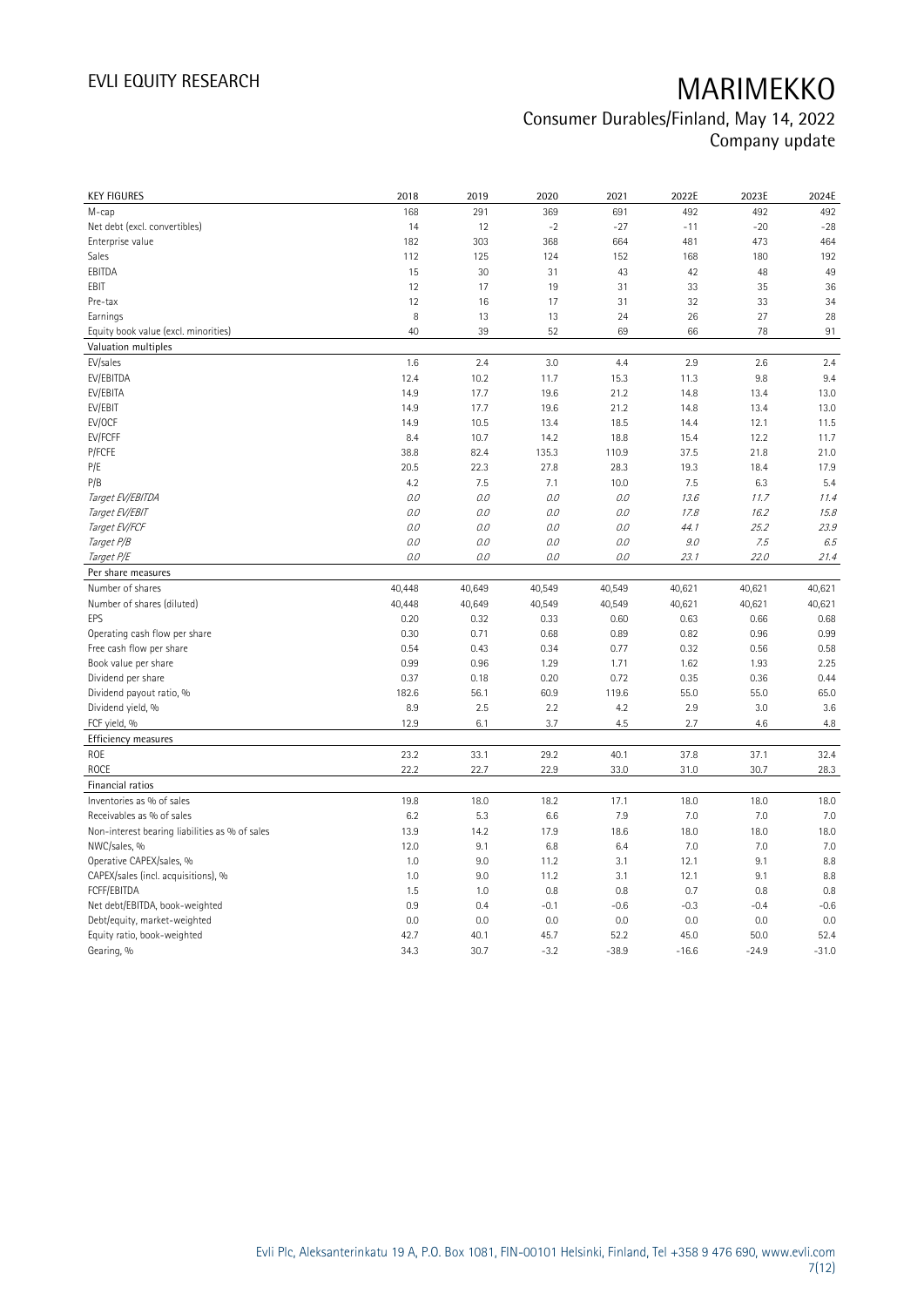## EVLI EQUITY RESEARCH MARIMEKKO Consumer Durables/Finland, May 14, 2022 Company update

COMPANY DESCRIPTION: Marimekko is a Finnish lifestyle design house founded in 1951. The company is known for its original prints and colors. The company's product categories consist of high-quality clothing, bags and accessories as well as home décor items. Marimekko's product are sold in about 40 different countries, Finland and Asia being the largest market areas. The company has approximately 150 stores worldwide.

INVESTMENT CASE: Marimekko has a strong and unique brand which is enjoying great popularity in Finland and increasingly abroad. The company's growth strategy relies on international expansion and attracting a broader audience, which should support growth and through improved volumes margin improvement. E-commerce and brand collaborations offer further margin expansion potential.

| <b>OWNERSHIP STRUCTURE</b>             | <b>SHARES</b> | <b>EURm</b> | 0/0  |
|----------------------------------------|---------------|-------------|------|
| PowerBank Ventures Oy                  | 1,017,700     | 12.335      | 2.5% |
| Varma Mutual Pension Insurance Company | 385,388       | 4.671       | 0.9% |
| Enrooth Anna Sophia                    | 330,377       | 4.004       | 0.8% |
| Evli Finnish Small Cap Fund            | 266,021       | 3.224       | 0.7% |
| Veritas Pension Insurance Company Ltd. | 100,000       | 1.212       | 0.2% |
| Oy Talcom Ab                           | 97,420        | 1.181       | 0.2% |
| Oy Etra Invest Ab                      | 85,000        | 1.030       | 0.2% |
|                                        |               |             |      |
|                                        |               |             |      |
|                                        |               |             |      |
| Ten largest                            | 2,281,906     | 27.657      | 6%   |
| Residual                               | 38,339,474    | 464.674     | 94%  |
| Total                                  | 40,621,380    | 492.331     | 100% |

EARNINGS CALENDAR August 17, 2022 Q2 report November 02, 2022 Q3 report OTHER EVENTS

| COMPANY MISCELLANEOUS       |                                         |
|-----------------------------|-----------------------------------------|
| I CEO: Tiina Alahuhta-Kasko | Puusepänkatu 4. 00880 Helsinki, Finland |
| CFO: Elina Anckar           | Tel: +358 9,75,871                      |
| IR: Anna Tuominen           |                                         |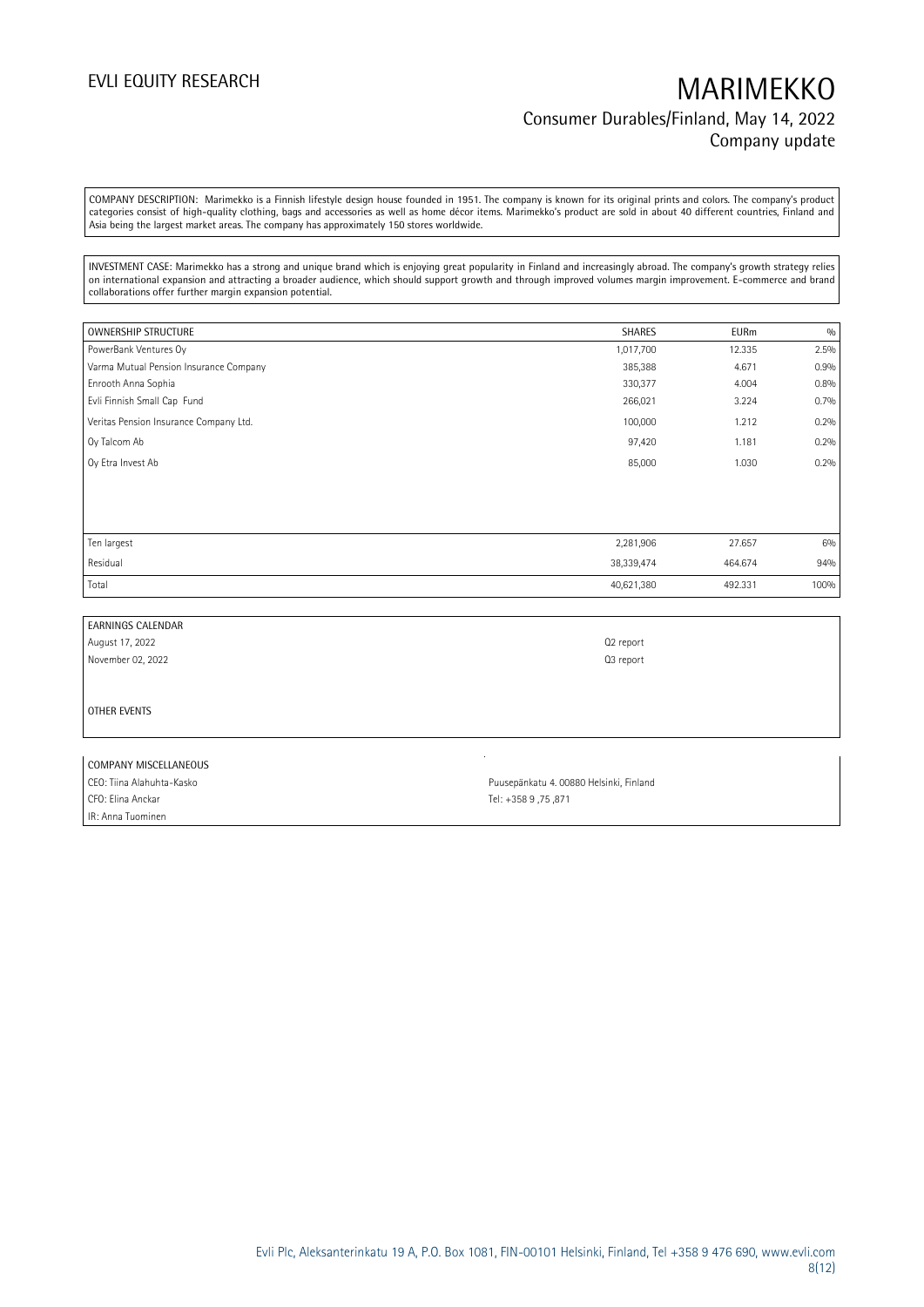## Consumer Durables/Finland, May 14, 2022 Company update

DEFINITIONS

| P/E                                                                                                                                 | EPS                                                                      |
|-------------------------------------------------------------------------------------------------------------------------------------|--------------------------------------------------------------------------|
|                                                                                                                                     |                                                                          |
| Price per share<br>Earnings per share                                                                                               | Profit before extraord. items and taxes-income taxes + minority interest |
|                                                                                                                                     | Number of shares                                                         |
| P/BV                                                                                                                                | <b>DPS</b>                                                               |
|                                                                                                                                     |                                                                          |
| Price per share                                                                                                                     | Dividend for the financial period per share                              |
| Shareholders' equity + taxed provisions per share                                                                                   |                                                                          |
|                                                                                                                                     |                                                                          |
| Market cap                                                                                                                          | OCF (Operating cash flow)                                                |
|                                                                                                                                     |                                                                          |
| Price per share * Number of shares                                                                                                  | EBITDA - Net financial items - Taxes - Increase in working               |
|                                                                                                                                     | capital - Cash NRIs ± Other adjustments                                  |
|                                                                                                                                     |                                                                          |
| EV (Enterprise value)                                                                                                               | FCF (Free cash flow)                                                     |
| Market cap + net debt + minority interest at market value -                                                                         |                                                                          |
| share of associated companies at market value                                                                                       | Operating cash flow - operative CAPEX - acquisitions + divestments       |
|                                                                                                                                     |                                                                          |
|                                                                                                                                     |                                                                          |
| EV/Sales                                                                                                                            | FCF yield, %                                                             |
| Enterprise value                                                                                                                    |                                                                          |
| <b>Sales</b>                                                                                                                        | Free cash flow<br>Market cap                                             |
|                                                                                                                                     |                                                                          |
| EV/EBITDA                                                                                                                           | Operative CAPEX/sales                                                    |
|                                                                                                                                     |                                                                          |
| Enterprise value                                                                                                                    | Capital expenditure - divestments - acquisitions                         |
| Earnings before interest, tax, depreciation and amortization                                                                        | Sales                                                                    |
| EV/EBIT                                                                                                                             | Net working capital                                                      |
|                                                                                                                                     |                                                                          |
| Enterprise value                                                                                                                    | Current assets - current liabilities                                     |
| Operating profit                                                                                                                    |                                                                          |
|                                                                                                                                     |                                                                          |
| Net debt                                                                                                                            | Capital employed/Share                                                   |
|                                                                                                                                     |                                                                          |
| Interest bearing debt - financial assets                                                                                            | Total assets - non-interest bearing debt<br>Number of shares             |
|                                                                                                                                     |                                                                          |
| Total assets                                                                                                                        | Gearing                                                                  |
| Balance sheet total                                                                                                                 |                                                                          |
|                                                                                                                                     | Net debt<br>Equity                                                       |
|                                                                                                                                     |                                                                          |
| Div yield, %                                                                                                                        | Debt/Equity, %                                                           |
|                                                                                                                                     |                                                                          |
| Dividend per share                                                                                                                  | Interest bearing debt                                                    |
| Price per share                                                                                                                     | Shareholders' equity $+$ minority interest $+$ taxed provisions          |
|                                                                                                                                     |                                                                          |
|                                                                                                                                     |                                                                          |
| Payout ratio, %                                                                                                                     | Equity ratio, %                                                          |
| Total dividends                                                                                                                     |                                                                          |
| Earnings before extraordinary items and taxes - income taxes + minority interest                                                    | Shareholders' equity $+$ minority interest $+$ taxed provisions          |
|                                                                                                                                     | Total assets - interest-free loans                                       |
|                                                                                                                                     |                                                                          |
| ROCE, %                                                                                                                             | CAGR, %                                                                  |
|                                                                                                                                     |                                                                          |
| Profit before extraordinary items + interest expenses+ other financial costs                                                        | Cumulative annual growth rate = Average growth per year                  |
| Balance sheet total - non-interest bearing debt (average)                                                                           |                                                                          |
| ROE, %                                                                                                                              |                                                                          |
|                                                                                                                                     |                                                                          |
|                                                                                                                                     |                                                                          |
| Profit before extraordinary items and taxes - income taxes<br>Shareholder's equity + minority interest + taxed provisions (average) |                                                                          |
|                                                                                                                                     |                                                                          |
|                                                                                                                                     |                                                                          |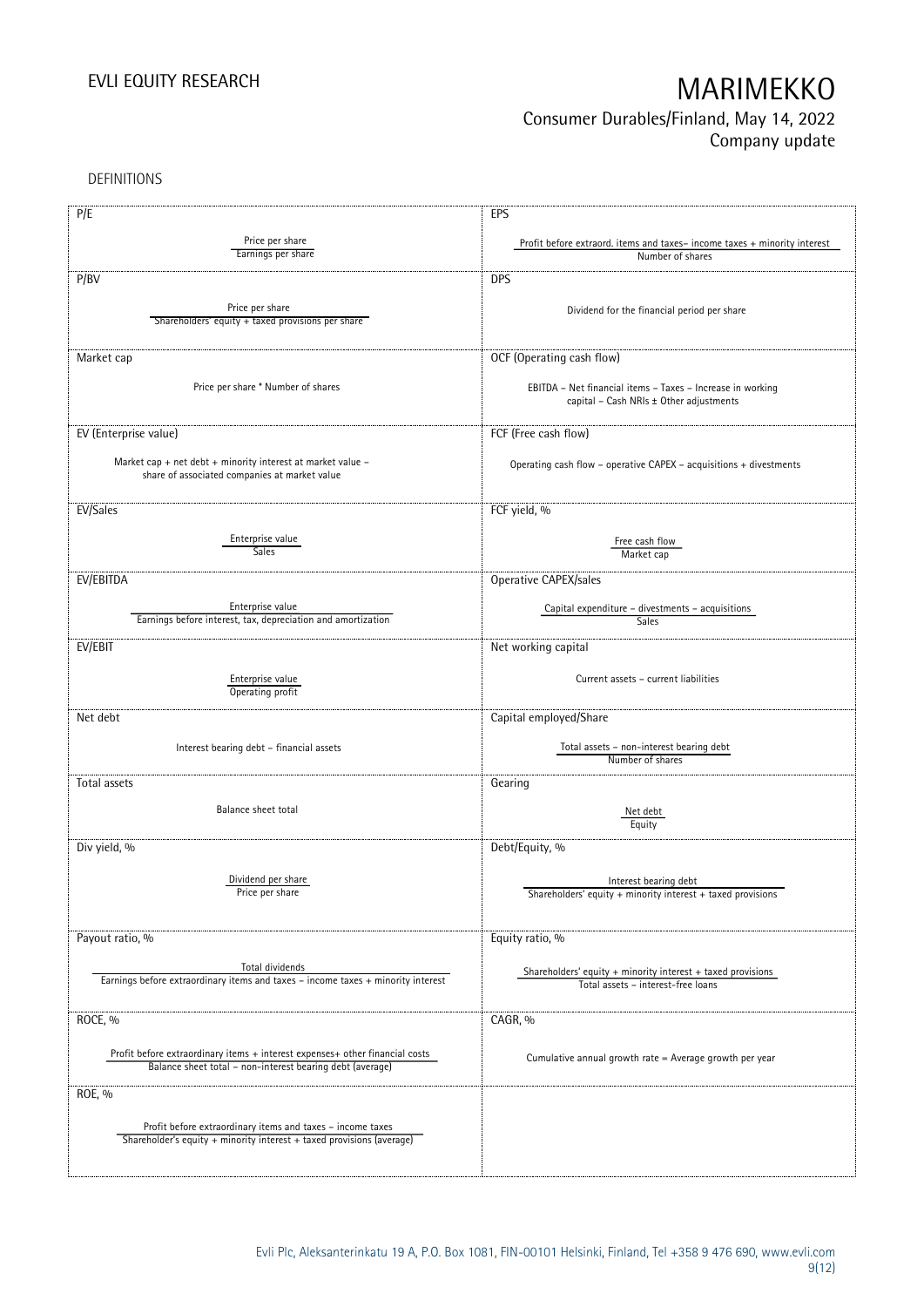Consumer Durables/Finland, May 14, 2022 Company update

### Important Disclosures

Evli Research Partners Plc ("ERP") uses 12-month target prices. Target prices are defined by utilizing analytical techniques based on financial theory including (but not limited to) discounted cash flow analysis and comparative valuation. The selection of valuation methods depends on different circumstances. Target prices may be altered on the basis of new information coming to light in the underlying company or changes in interest rates, changes in foreign exchange rates, other securities prices or market indices or outlook for the aforementioned factors or other factors that may change the conditions of financial markets. Recommendations and changes by analysts are available at [Analysts' recommendations and ratings re](https://research.evli.com/JasperAllModels.action?authParam=key;461&authParam=x;G3rNagWrtf7K&authType=3)visions. Investment recommendations are defined as follows: Target price compared to share price Recommendation<br>CELL CREA < -10 % SELL  $-10 - (+10) \%$  HOL<br>  $> 10 \%$  BUY  $> 10\%$ ERP's investment recommendation of the analyzed company is updated at least 2 times per year. 58% 60% 50% 40% 27% 30% 20% 15% 10% 0% Sell Hold Buy

The graph above shows the distribution of ERP's recommendations of companies under coverage in 11th of May 2020. If recommendation is not given, it is not mentioned here.

### Name(s) of the analyst(s): Heikura

This research report has been prepared by Evli Research Partners Plc ("ERP" or "Evli Research"). ERP is a subsidiary of Evli Plc. Production of the investment recommendation has been concluded on 14.5.2022, 10:35. This report has been published on 14.5.2022, 10:50.

None of the analysts contributing to this report, persons under their guardianship or corporations under their control have a position in the shares of the company or related securities.

The date and time for any price of financial instruments mentioned in the recommendation refer to the previous trading day's closing price(s) unless otherwise stated in the report.

Each analyst responsible for the content of this report assures that the expressed views accurately reflect the personal views of each analyst on the covered companies and securities. Each analyst assures that (s)he has not been, nor are or will be, receiving direct or indirect compensation related to the specific recommendations or views contained in this report.

Companies in the Evli Group, affiliates or staff of companies in the Evli Group, may perform services for, solicit business from, hold long or short positions in, or otherwise be interested in the investments (including derivatives) of any company mentioned in the publication or report.

Neither ERP nor any company within the Evli Group have managed or co-managed a public offering of the company's securities during the last 12 months prior to, received compensation for investment banking services from the company during the last 12 months prior to the publication of the research report.

ERP has signed an agreement with the issuer of the financial instruments mentioned in the recommendation, which includes production of research reports. This assignment has a limited economic and financial impact on ERP and/or Evli. Under the assignment ERP performs services including, but not limited to, arranging investor meetings or –events, investor relations communication advisory and production of research material.

ERP or another company within the Evli Group does not have an agreement with the company to perform market making or liquidity providing services.

For the prevention and avoidance of conflicts of interests with respect to this report, there is an information barrier (Chinese wall) between Investment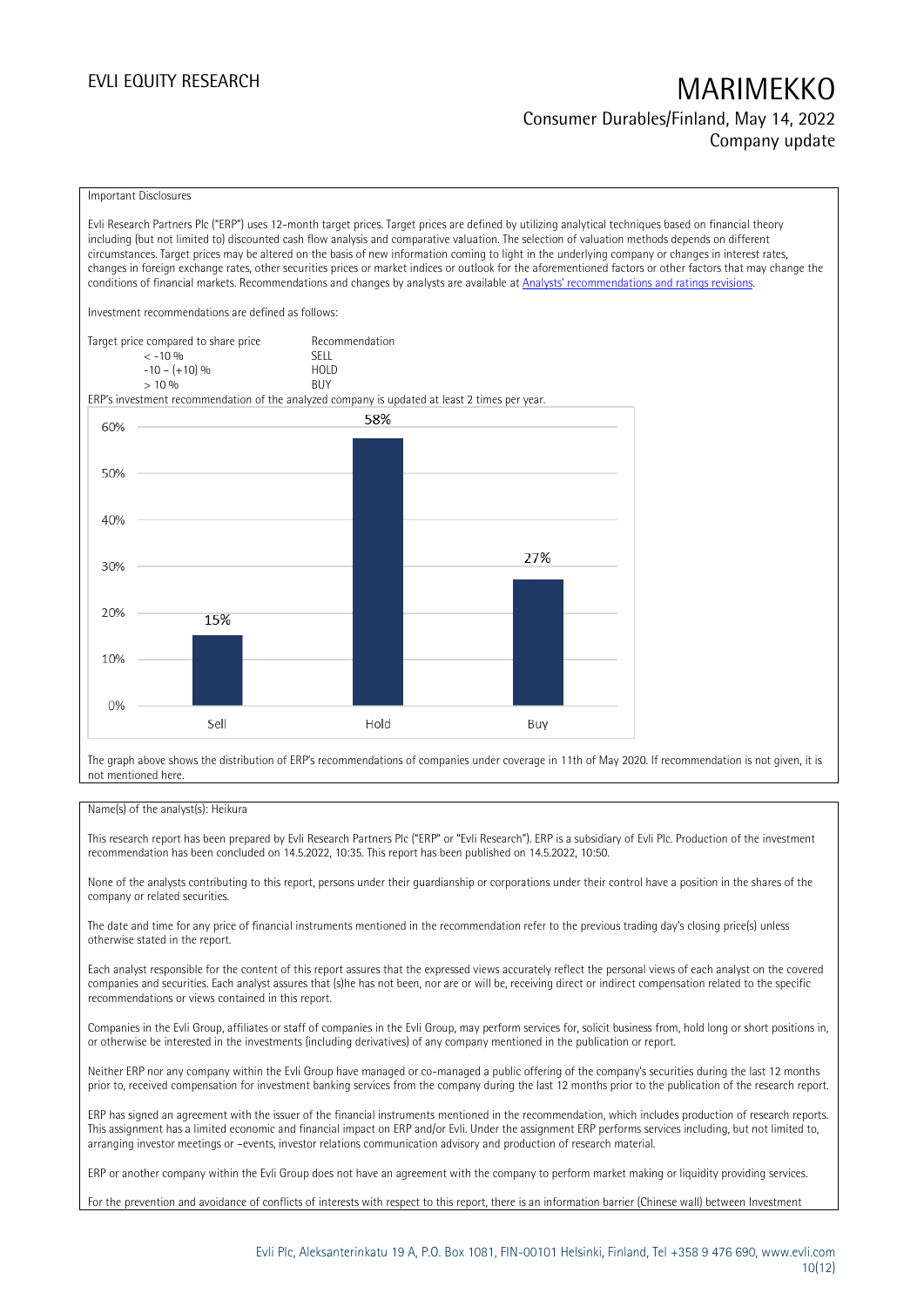## EVLI EQUITY RESEARCH MARIMEKKO Consumer Durables/Finland, May 14, 2022 Company update

Research and Corporate Finance units concerning unpublished investment banking services to the company. The remuneration of the analyst(s) is not tied directly or indirectly to investment banking transactions or other services performed by Evli Plc or any company within Evli Group.

This report has not been disclosed to the company prior to its dissemination.

This report is provided and intended for informational purposes only and may not be used or considered under any circumstances as an offer to sell or buy any securities or as advice to trade any securities.

This report is based on sources ERP considers to be correct and reliable. The sources include information providers Reuters and Bloomberg, stock-exchange releases from the companies and other company news, Statistics Finland and articles in newspapers and magazines. However, ERP does not guarantee the materialization, correctness, accuracy or completeness of the information, opinions, estimates or forecasts expressed or implied in the report. In addition, circumstantial changes may have an influence on opinions and estimates presented in this report. The opinions and estimates presented are valid at the moment of their publication and they can be changed without a separate announcement. Neither ERP nor any company within the Evli Group are responsible for amending, correcting or updating any information, opinions or estimates contained in this report. Neither ERP nor any company within the Evli Group will compensate any direct or consequential loss caused by or derived from the use of the information represented in this publication.

All information published in this report is for the original recipient's private and internal use only. ERP reserves all rights to the report. No part of this publication may be reproduced or transmitted in any form or by any means, electronic, mechanical, photocopying, recording or otherwise, or stored in any retrieval system of any nature, without the written permission of ERP.

This report or its copy may not be published or distributed in Australia, Canada, Hong Kong, Japan, New Zealand, Singapore or South Africa. The publication or distribution of this report in certain other jurisdictions may also be restricted by law. Persons into whose possession this report comes are required to inform themselves about and to observe any such restrictions.

Evli Plc is not registered as a broker-dealer with the U. S. Securities and Exchange Commission ("SEC"), and it and its analysts are not subject to SEC rules on securities analysts' certification as to the currency of their views reflected in the research report. Evli is not a member of the Financial Industry Regulatory Authority ("FINRA"). It and its securities analysts are not subject to FINRA's rules on Communications with the Public and Research Analysts and Research Reports and the attendant requirements for fairness, balance and disclosure of potential conflicts of interest. This research report is only being offered in U.S. by Auerbach Grayson & Company, LLC (Auerbach Grayson) to Major U.S. Institutional Investors and is not available to, and should not be used by, any U.S. person or entity that is not a Major U.S. Institutional Investor. Auerbach Grayson is a broker-dealer registered with the U.S. Securities and Exchange Commission and is a member of the FINRA. U.S. entities seeking more information about any of the issuers or securities discussed in this report should contact Auerbach Grayson. The securities of non-U.S. issuers may not be registered with or subject to SEC reporting and other requirements.

ERP is not a supervised entity but its parent company Evli Plc is supervised by the Finnish Financial Supervision Authority.